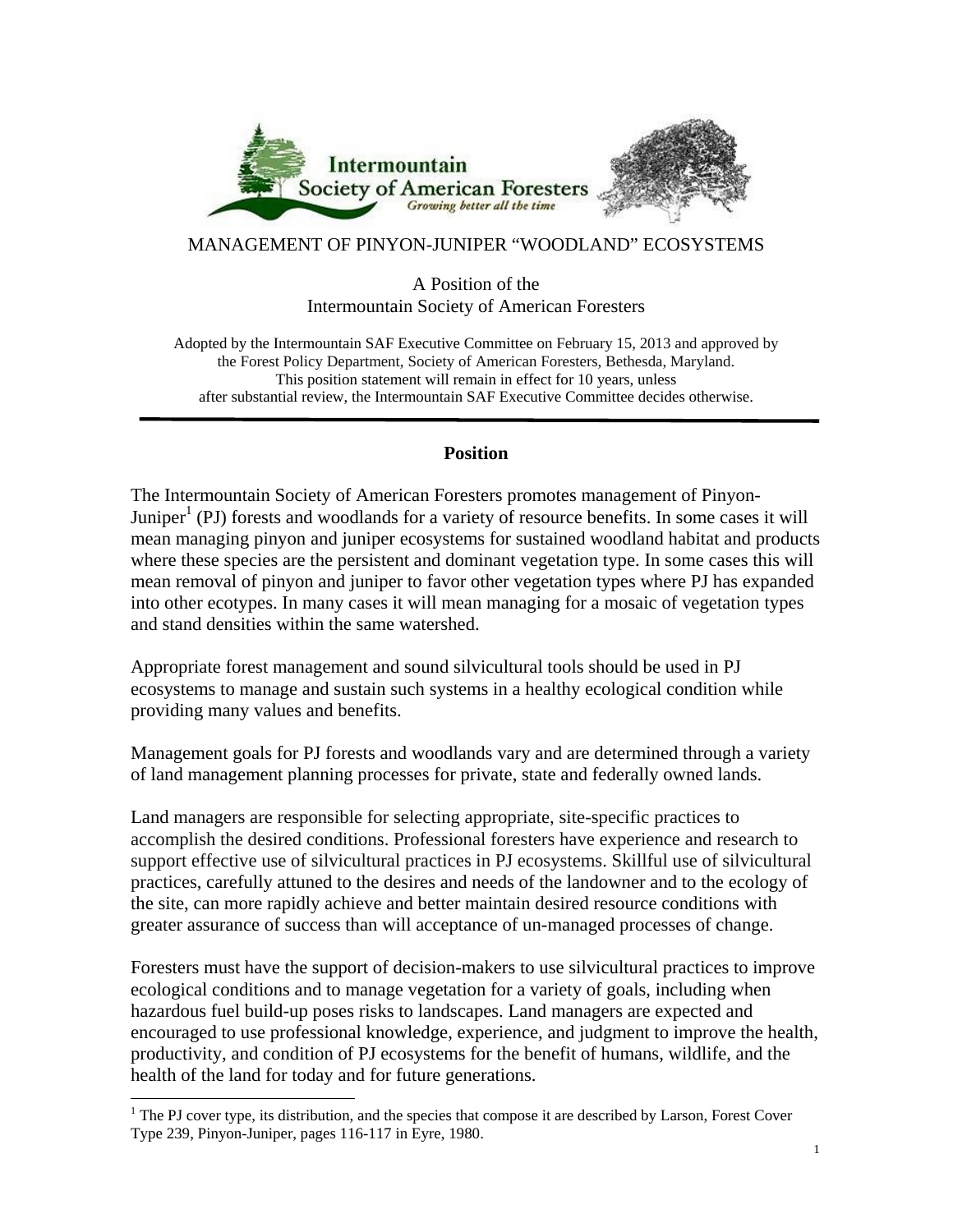#### **Issue**

Prior to the Euro-American settlement, American Indians used fire for a variety of reasons, including enhancement of wildlife habitat and hunting opportunities, facilitation of travel, enhancement of berry production on shrubs, etc. In other areas, American Indians managed some pinyon pine stands to enhance the production and collection of pine nuts, a highly nutritious food source.

Over the past century and a half, various land use practices have resulted in substantial changes in most landscapes on which PJ cover types thrive, changes that are still ongoing. Native forbs and grasses have been replaced by exotic and fire-prone species, altering fire behavior and fire regimes; PJ has expanded into adjacent vegetation types including sagegrass, mountain shrub, ponderosa pine, and aspen types; frequent low-intensity fires that once occurred on many landscapes (expansion PJ sites) have been replaced by infrequent high-intensity and larger fires; persistent PJ stands have become more dense, more fire prone, and more insect and disease prone; and human communities have expanded into PJ cover types, increasing the wildland-urban interface, the potential for fire ignition, and the threats that wildfire can pose to communities. These changes put most persistent and expansion woodlands at risk. Adjacent vegetation types may also be at increased risk.

Concurrently, the PJ type has been largely ignored by the forestry profession as "uneconomical" to manage. The results were that the type was left unmanaged or it was managed to convert it to other vegetative types deemed more favorable. While vegetation conversions have been used to reduce "expansion" PJ, many old-growth PJ stands have also been removed in favor of grass/shrub types. The difference between "expansion" and "persistent" PJ types has often gone unrecognized by land managers.

Currently our ecosystems are being affected by climate change, the outcome of which is yet uncertain. Models generally indicate a warming, drying West. This may mean pinyon and juniper trees will become established at higher elevations, replacing taller forest types and, at the same time, PJ may recede from the lower, drier sites. Warming climates likely also mean an increase in insect populations.

| (2012 FIA Data, millions of acres) |                         |                 |            |  |
|------------------------------------|-------------------------|-----------------|------------|--|
| <b>State</b>                       | <b>Total Forestland</b> | <b>Total PJ</b> | Percent PJ |  |
| Arizona                            | 19                      |                 | 59         |  |
| Colorado                           | 23                      | h               | 28         |  |
| Nevada                             |                         |                 | 80         |  |
| New Mexico                         |                         | 10              | 60         |  |
| Utah                               | 18                      |                 | 59         |  |
| Southwestern US Total              | 88                      |                 |            |  |

# Pinyon-Juniper in the Southwestern  $US^2$

The PJ cover type is the most extensive forest type in the Southwestern US. It dominates some 47 million acres in five states, comprising 53% of all forest cover types in these states.

<sup>&</sup>lt;sup>2</sup> These 5 states comprise the primary distribution (90%) of the PJ cover type in the US. See Eyre 1980 for additional information.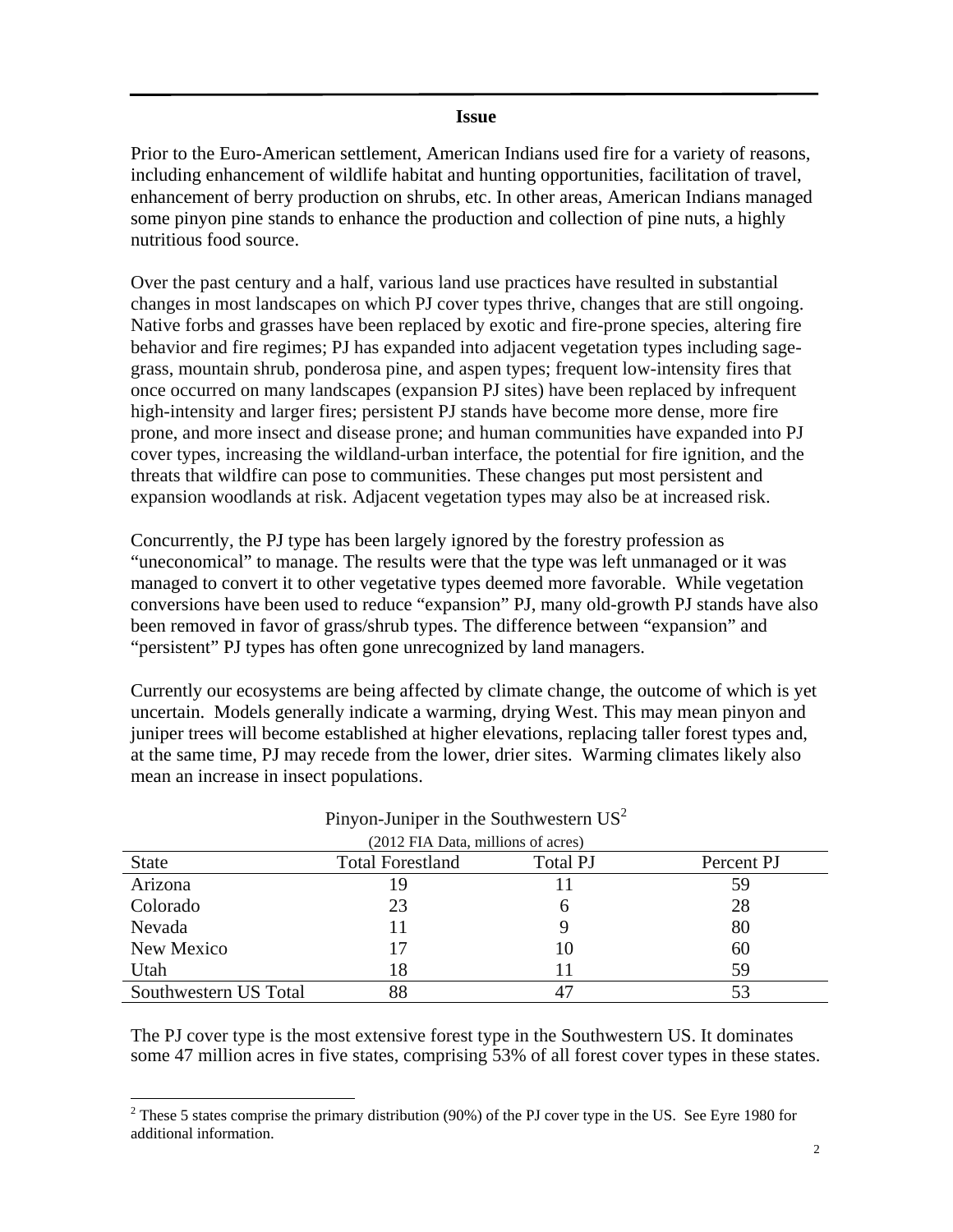In four states (see above) it covers more land than all other forest types combined.

The magnitude of area covered by this type strongly indicates the need for professional forest management.

# **Background**

For the most part, the PJ type has either been left unmanaged or management has been for the conversion of the type to other vegetative types, most typically for grass-shrub types. Professional forest management using approved silvicultural practices has rarely been applied, given the extent of the type, largely due to high treatment costs and low product values to offset these costs.

While conversion of PJ may reduce fire risk, improve livestock grazing, and in some cases improve wildlife habitat, conversion does not address forest health, maintenance of ecological function on the landscape, nor PJ sustainability and its considerable ecosystem benefits and the products that can be derived from these woodlands.

Pinyon and juniper have a number of uses including, but not limited to, pine nuts, fuelwood, posts, charcoal, biomass, wood mulch, and bioenergy. Markets, however, are limited making management of PJ a cost, whether for sustained forest/woodland or for conversion. Encouragement should be given to market development to help offset management costs. Two examples follow. Many acres of pinyon pine could be managed for the sustained production of pine nuts, a highly nutritious food that has world-wide markets. PJ wood has been shown to have qualities that make it very useful for bioenergy production and for biochar as a soil amendment. New technologies also may produce other products that can be profitably manufactured from woodland trees.

Some of the less-tangible benefits provided by persistent PJ forests include wildlife habitat (for both game and non-game species), protection and encouragement of development of biological soil crusts<sup>3</sup>, amelioration of microclimate, reduction of wind and drifting snow, and soil protection (Belnap et al. 2001, Brotherson and Rushforth 1983, and Heede 1987 and 1990).

PJ is frequently called "invasive," a term which is properly applied only to species that are not in their native habitat (Clinton 1999). A more accurate term might be "opportunistic," as the type will expand into adjacent vegetation types, given favorable environmental conditions and lack of disturbance. When environmental conditions change, trees that have moved off-site are more likely to become stressed and more susceptible to mortality. However, trees that survive and are healthy under changing conditions are adapted to the new environment.

PJ is highly diverse; something too often overlooked by managers, and is very adaptable to a wide variety of conditions. Two main types should be recognized: "persistent" PJ and "expansion" PJ, roughly equating to the ecological potential of the site to maintain longterm site dominance by trees. Persistent PJ sites are those where pre-settlement aged trees

 <sup>3</sup> Also known as cryptogamic or biotic crusts.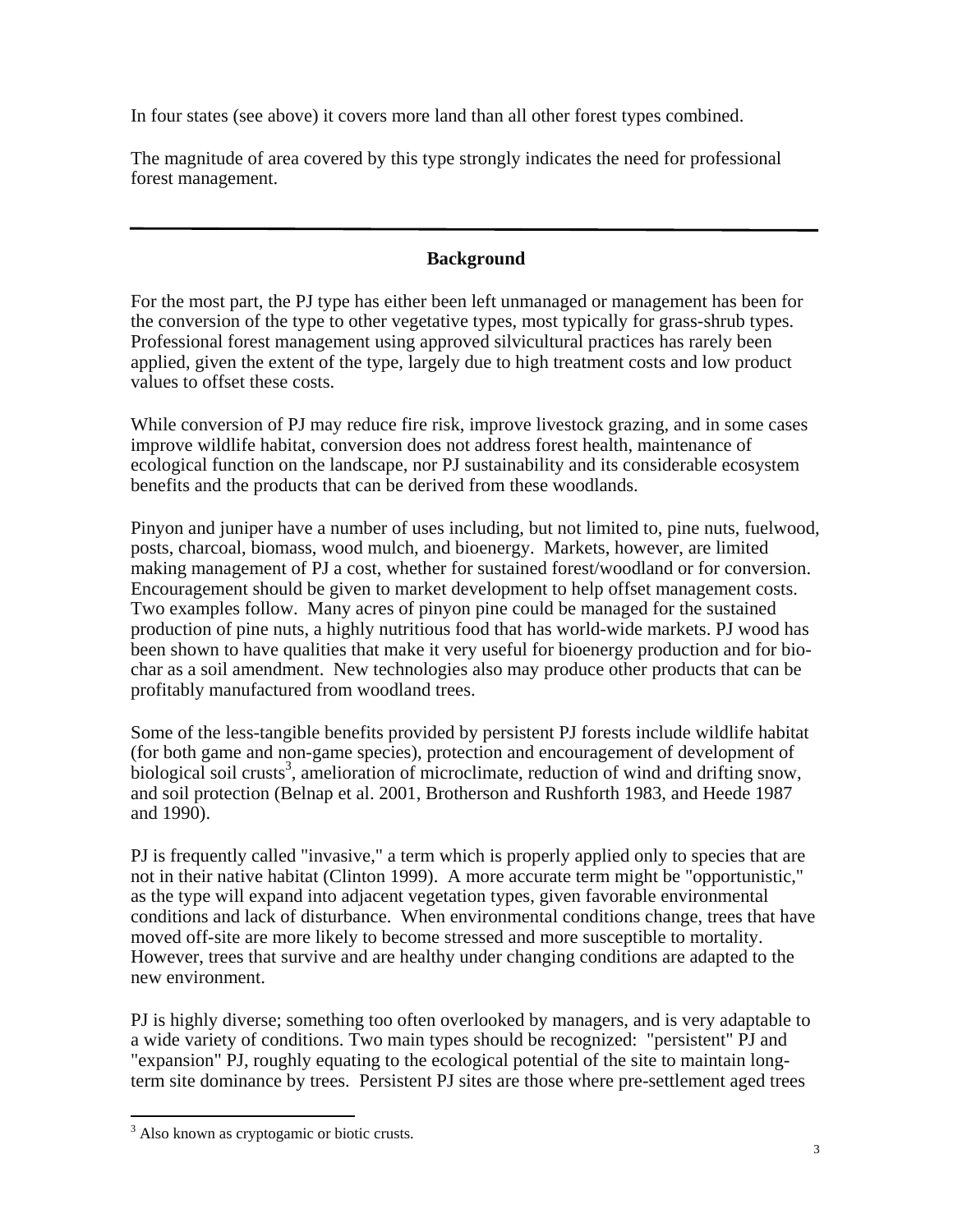may be present, trees can be expected, or trees will regenerate in a very short time after a disturbance event. They may also be categorized as sites where woody vegetation can be expected to dominate due to site conditions (soils, etc.). Expansion sites are those where PJ is not normally found and into which PJ expands over a (typically) long period in the absence of the site's normal disturbance regime. These sites may also be categorized as "herbaceous" sites with long term presence of perennial grasses and shrubs.

During the  $20<sup>th</sup>$  century, most long-term PJ types experienced a significant increase in stand densities (Miller et al. 2008). In the absence of frequent fire, PJ has expanded into adjacent vegetation types. Persistent and expansion PJ types are often closely intermixed. Densification and expansion has increased fuel loadings, creating the conditions that allow large high-intensity fires that threaten old-growth PJ sites as well as other adjacent vegetation types. This situation begs for management of both expansion and persistent PJ types.

Without recognition of the need and a mandate to manage PJ types, "all or none" management will likely continue to be the dominant management and many sites that could receive management will not. Such lack of management would contribute to the pattern of larger, more intense fires, region-wide insect outbreaks, slower than normal tree growth, and watershed deterioration.

#### **Recommendations**

Encourage the use of proven silvicultural methods and the best available science to enhance woodland/forest health, watershed health, wildlife habitat, landscape visuals, and to reduce the risk of wildfire.

No one silvicultural prescription will fit all sites. Silvicultural guidelines need to fit the ecology of the site (the biophysical setting) and of the larger watershed, as well as the socioeconomic needs of the owner. Silvicultural prescriptions should be developed for a variety of woodland sites to achieve various landowner objectives while maintaining the health and resiliency of the PJ forest.

Management of persistent and expansion woodlands should typically occur concurrently. In persistent PJ types, first priority should be given to management for sustained forest/woodland cover. Other ecosystem components may be emphasized in expansion types.

Encourage the management of high producing pine nut stands for sustained production of pine nuts.

Consider artificial regeneration for disturbed areas.

Encourage biomass and bioenergy markets to develop and invest in the use of PJ with a focus on expansion PJ as well as sustainable management of persistent PJ.

Use appropriate stand and landscape inventory methods and historic records to better define and recognize the difference between expansion and persistent PJ.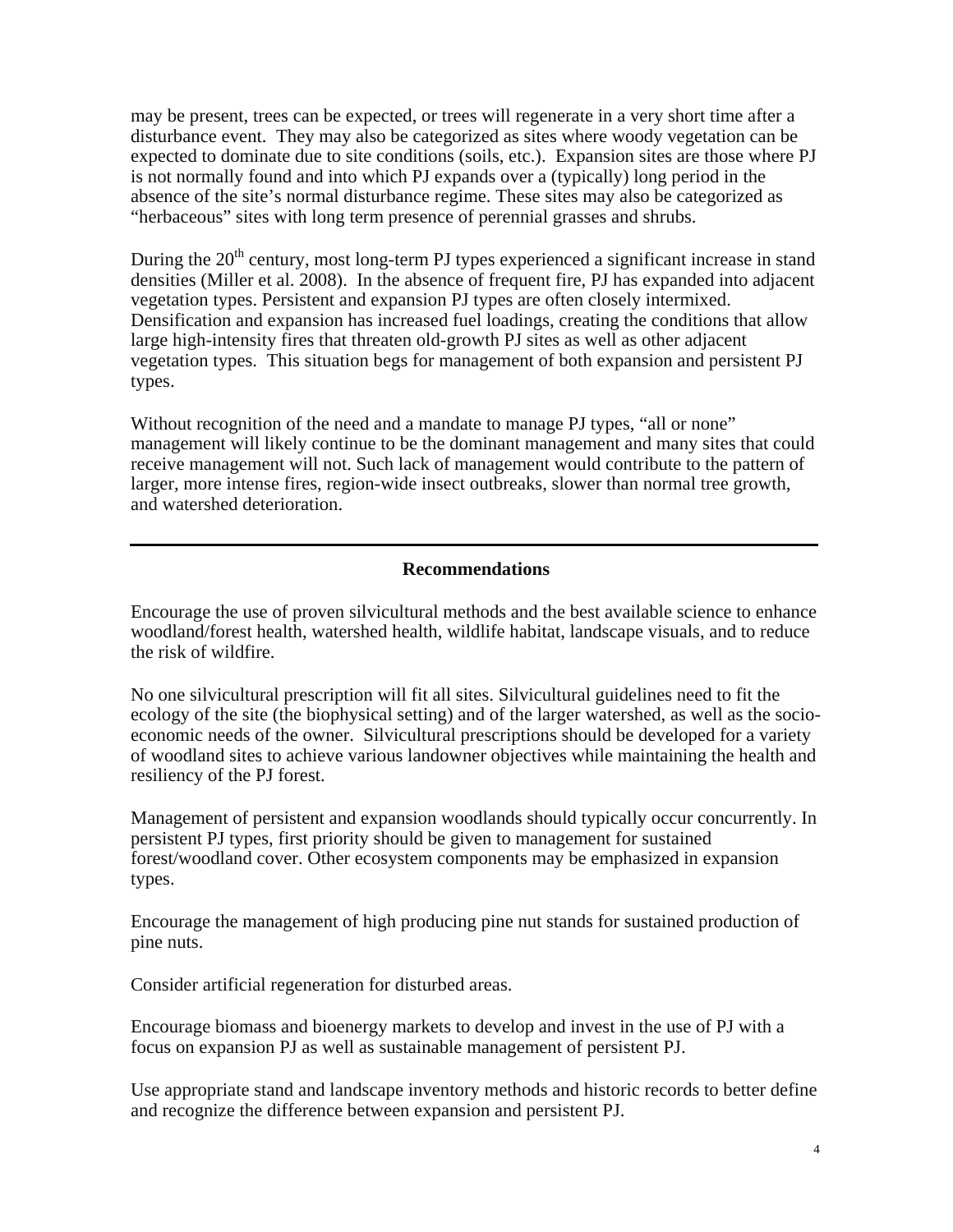Educate public and private managers and resource specialists to recognize the diversity of persistent PJ types and the options for managing these types.

PJ types lend themselves to both even and uneven-aged silvicultural systems. The site should be evaluated and the management goals taken into consideration when deciding which system to use.

Consider the potential for climate change and adapt prescriptions accordingly. This may mean modification of residual tree density, preferred tree species, etc. Management should consider the trajectory of change and apply adaptive management that strives for healthy landscapes, retaining future options by keeping many ecosystem components healthy and present on the landscape.

Consider the human environment (resource use, cultural and social needs, recreation, visuals, etc.) as part of ecosystem management.

Fire may be a silvicultural tool in some vegetation types, but is typically detrimental to pinyon and juniper. Fires in PJ are typically wind-driven crown fires. Pinyon is very intolerant of fire and even moderate to low intensities of surface fire will cause mortality, either directly or indirectly. Most juniper trees are typically killed in fires, however, some few may escape as juniper can tolerate some fire and survive, as long as a substantial portion of the crown survives and the trunk is not totally girdled.

Broadcast fire should generally not be used as a tool for sustaining PJ. Fire may be used where PJ is to be eliminated or discouraged in favor of other vegetation types. Judicious use of fire (typically pile burning away from leave trees) can be used to reduce post-harvest fuels within PJ stands. Some residual woody slash can be beneficial for wildlife habitat, tree and herbaceous plant regeneration, and for erosion control.

Mechanical activities in pinyon stands infected with black stain root disease can result in spread of the disease, and there are currently no known control measures. Use pre and posttreatment surveys to determine the presence of black stain. Management activities and posttreatment monitoring provide an opportunity to improve our understanding of this little known disease. Further research and development of practical silvicultural methods that address this disease should be encouraged.

#### **Definitions**

Expansion PJ sites: those where PJ is not normally found and into which PJ expands over a (typically) long period in the absence of the site's normal disturbance regime. These sites may also be categorized as "herbaceous" sites with long term presence of perennial grasses and shrubs.

Persistent PJ sites: those where pre-settlement aged trees may be present, trees can be expected, or trees will regenerate in a very short time after a disturbance event. They may also be categorized as sites where woody vegetation can be expected to dominate due to site conditions (soils, etc.). Persistence relates closely to the ecological potential for long term site dominance by PJ.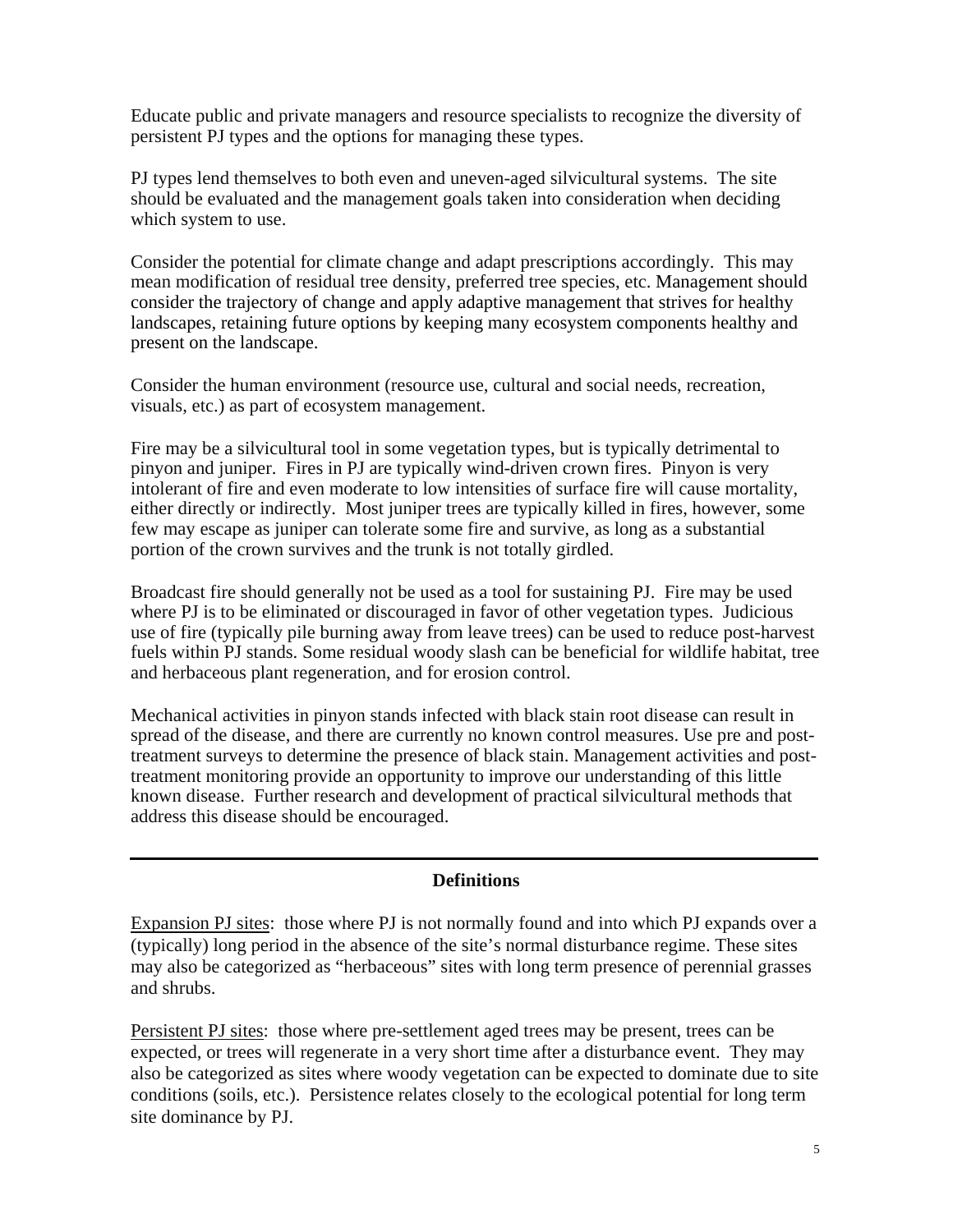The following definitions are from *The Dictionary of Forestry*, Helms 1998.

Silviculture: the art and science of controlling the establishment, growth, composition, health, and quality of forests and woodlands to meet the diverse needs and values of landowners and society on a sustainable basis.

Stand: a contiguous group of trees sufficiently uniform in age-class distribution, composition, and structure, and growing on a site of sufficiently uniform quality, to be a distinguishable unit.

All-aged stand: a stand with trees of all or almost all age classes.

Uneven-aged stand: a stand with trees of three or more distinct age classes, either intimately mixed or in small groups.

Even-aged stand: a stand of trees composed of a single age class in which the range of tree ages is usually  $\pm 20$  percent of rotation.

Rotation: in even-aged systems, the period between regeneration establishment and final cutting.

#### **Recommended References**

- Aldon, Earl F., and Douglas W. Shaw, Technical Coordinators. 1993. Managing Pinyon-Juniper Ecosystems for Sustainability and Social Needs. Gen. Tech. Rep. RM-236. Fort Collins, CO: U.S. Department of Agriculture, Forest Service, Rocky Mountain Forest and Range Experiment Station. 169p.
- Anderton, Laurel, et al. 2011. Native American Uses of Utah Forest Trees. Utah Forest Facts. Fact Sheet NR/FF/018(pr), Utah State University Cooperative Extension.
- Balch, Jennifer K., et al. 2013. Introduced Annual Grass Increases Regional Fire Activity across the Arid Western USA (1980–2009). Global Change Biology (2013) 19, 173- 183.
- Barger, Nichole N., et al. 2009. Influence of Livestock Grazing and Climate on Pinyon Pine (*Pinus edulis*) Dynamics. Rangeland Ecology and Management 62:531–539.
- Belnap, Jayne, et al. 2001. Biological Soil Crusts: Ecology and Management. U. S. Department of Interior, Bureau of Land Management and U. S. Geological Survey. Technical Reference 1730-2. 118p. http://www.soilcrust.org/crust.pdf .
- Betancourt, Julio, et al. 1993. Influence of History and Climate on New Mexico Piñon-Juniper Woodlands. pp 42-62 In Aldon, Earl F., and Douglas W. Shaw, Technical Coordinators. 1993. Managing Pinyon-Juniper Ecosystems for Sustainability and Social Needs. Gen. Tech. Rep. RM-236. Fort Collins, CO: U.S. Department of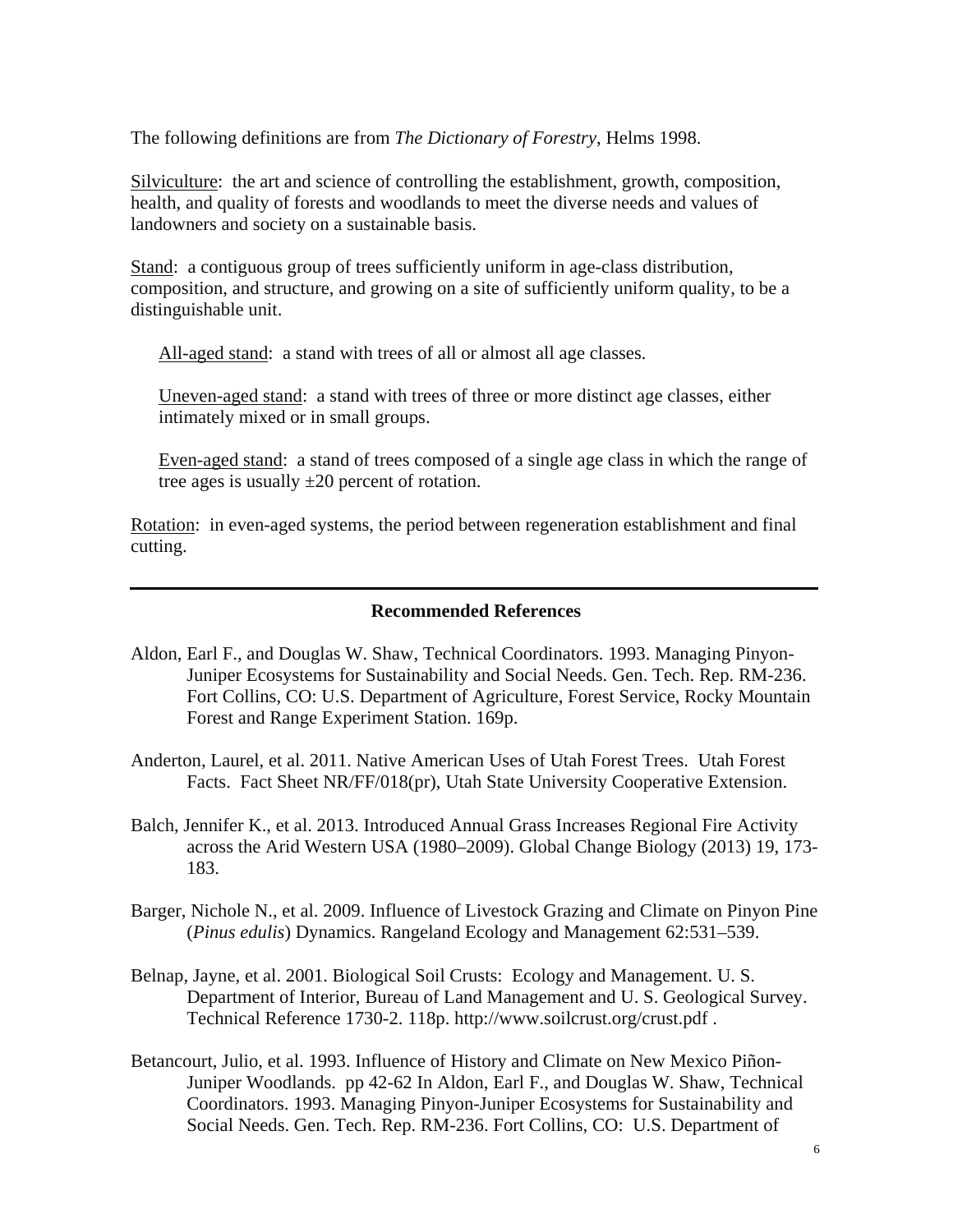Agriculture, Forest Service, Rocky Mountain Forest and Range Experiment Station. 169p.

- Brotherson, J. D., and S. R. Rushforth. 1983. Influence of Cryptogamic Crusts on Moisture Relationships of Soils in Navajo National Monument, Arizona. Great Basin Naturalist, 43:1 pp 73-78.
- Clinton, William J. 1999. Executive Order 13112 of February 3, 1999: Invasive Species. Federal Register, Vol. 64, No. 25, Monday, February 8, 1999. pp 6183-6186.
- Eyre, F. H., ed. 1980. Forest Cover Types of the United States and Canada. Society of American Foresters, Bethesda, MD, 148p.
- Floyd, Donald W., Sarah L. Wonhof, and Heather E. Seyfang. 2001. Forest Sustainability: A Discussion Guide for Professional Resource Managers. Journal of Forestry, February. pp 8-28.
- Gifford, Gerald F., Gerald Williams and George B. Coltharp. 1970. Infiltration and Erosion Studies on Pinyon-Juniper Conversion Sites in Southern Utah. Journal of Range Management , Vol. 23: 402-406.
- Gifford, Gerald F. 1973. Runoff and Sediment Yields from Runoff Plots on Chained Pinyon-Juniper Sites in Utah. Journal of Range Management, Vol. 26: 440-443.
- Gottfried, Gerald J., Swetnam, Thomas W.; Allen, Craig D.; Betancourt, Julio L.; Chang-MacCoubrey, Alice L.. 1995. Chapter 6. Pinyon-Juniper Woodlands. In: Finch, D. M.; Tainter, J. A., tech eds. Ecology, Diversity, and Sustainability of the Middle Rio Grande Basin. Gen. Tech. Rep. RM-GTR-268. Fort Collins, CO: U.S. Department of Agriculture, Forest Service, Rocky Mountain Forest and Range Experiment Station: 95-132.
- Gottfried, Gerald J., et al., compilers. 2008. Ecology, Management, and Restoration of Piñon-Juniper and Ponderosa Pine Ecosystems: Combined Proceedings of the 2005 St. George, Utah and 2006 Albuquerque, New Mexico Workshops. Proceedings RMRS-P-51. Fort Collins, CO: U.S. Department of Agriculture, Forest Service, Rocky Mountain Research Station. 218 p.
- Heede, B. H. 1987. The Influence of Pinyon-Juniper on Microtopography and Sediment Delivery of an Arizona Watershed. In: Troendle, Charles A.; Kaufmann, Merrill R.; Hamre, R. H.; Winokur, Robert P., tech. coords. Management of Subalpine Forests: Building on 50 Years of Research. Gen. Tech. Rep. RM-GTR-149. Fort Collins, CO: U.S. Department of Agriculture, Forest Service, Rocky Mountain Forest and Range Experiment Station. 195-198.
- Heede, B. H. 1990. Vegetation Strips Control Erosion in Watersheds. Rocky Mountain Forest and Range Experiment Station, USDA Forest Service, Research Note No. RM-499, 5 p.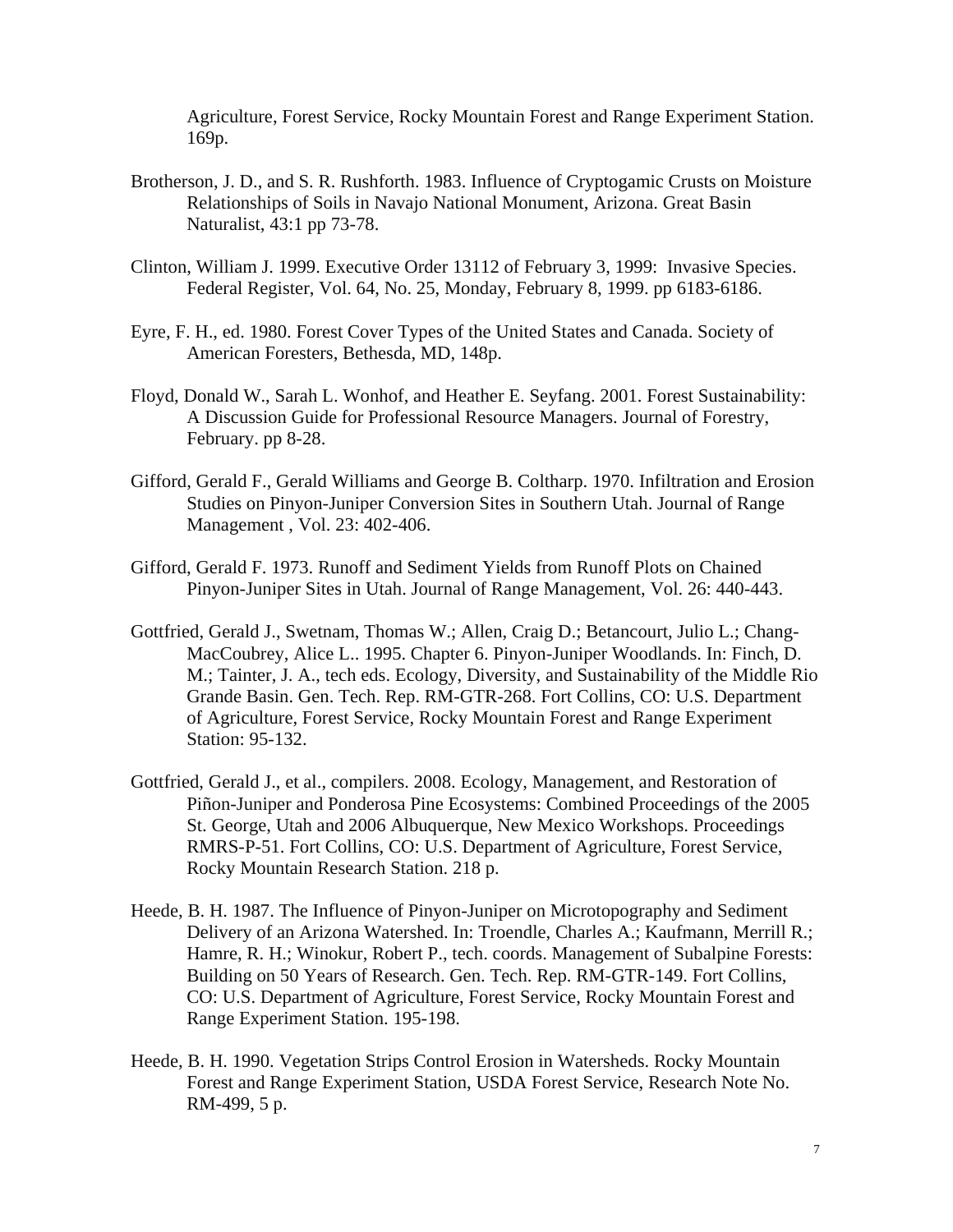- Hessburg, Paul F., Donald J. Goheen, and Robert V. Bega. 1995. Black Stain Root Disease of Conifers. Forest Insect and Disease Leaflet 145. U.S. Department of Agriculture, Forest Service. 9p.
- Helms, J.A., ed. 1998. The Dictionary of Forestry. Bethesda, MD: Society of American Foresters.
- Johansen, J. R. 1993. Cryptogamic Crusts of Semiarid and Arid Lands of North America. Journal of Phycology, 29: 140–147.
- Kearns, H. S. J., and Jacobi, W. R. 2005. Impacts of Black Stain Root Disease in Recently Formed Mortality Centers in the Pinon-Juniper Woodlands of Southwestern Colorado. Canadian Journal of Forest Research. 35:461-471.
- Lanner, Ronald M. 1981. The Piñon Pine: A Natural and Cultural History. University of Nevada Press, Reno. 208 p.
- Lanner, Ronald M. and Penny Frazier. 2011. The Historical Stability of Nevada's Pinyon-Juniper Forest. Phytologia 93(3): 360-387.
- MacCleery, Douglas W. 2011. American Forests: A History of Resilience and Recovery. Forest History Society, Durham, NC. 71p.
- Miller, Richard E., et al. 2008. Age Structure and Expansion of Piñon-juniper Woodlands: A Regional Perspective in the Intermountain West. RMRS-RP-69. Fort Collins, CO: U.S. Department of Agriculture, Forest Service, Rocky Mountain Research Station. 15p.
- Monsen, Stephan B., et al., compilers. 1999. Proceedings: Ecology and Management of Pinyon-Juniper Communities within the Interior West; 1997 September 15-18; Provo, UT. Proceedings RMRS-P-9. Ogden, UT: U.S. Department of Agriculture, Forest Service, Rocky Mountain Research Station. 411 p.
- Oliver, C.D. 2003. Sustainable forestry: What is it? How do we achieve it? Journal of Forestry 101(5):8–17.
- Romme, William H. et al. 2007. Historical and Modern Disturbance Regimes, Stand Structures, and Landscape Dynamics in Piñon-Juniper Vegetation of the Western U.S. Colorado Forest Restoration Institute and The Nature Conservancy.
- Shaw, John, Brytten Steed, and Larry T. DeBlander. 2005. Forest Inventory and Analysis (FIA) Annual Inventory Answers the Question: What Is Happening to Pinyon-Juniper Woodlands? Journal of Forestry, Volume 103, Number 6, September , pp. 280-285.
- Society of American Foresters. 2005. Utilization of Forest Biomass to Restore Forest Health and Improve US Energy Security. Position statement [online]: http://www.safnet.org/fp/documents/Biomass\_Utilization\_Position\_10-19-05.pdf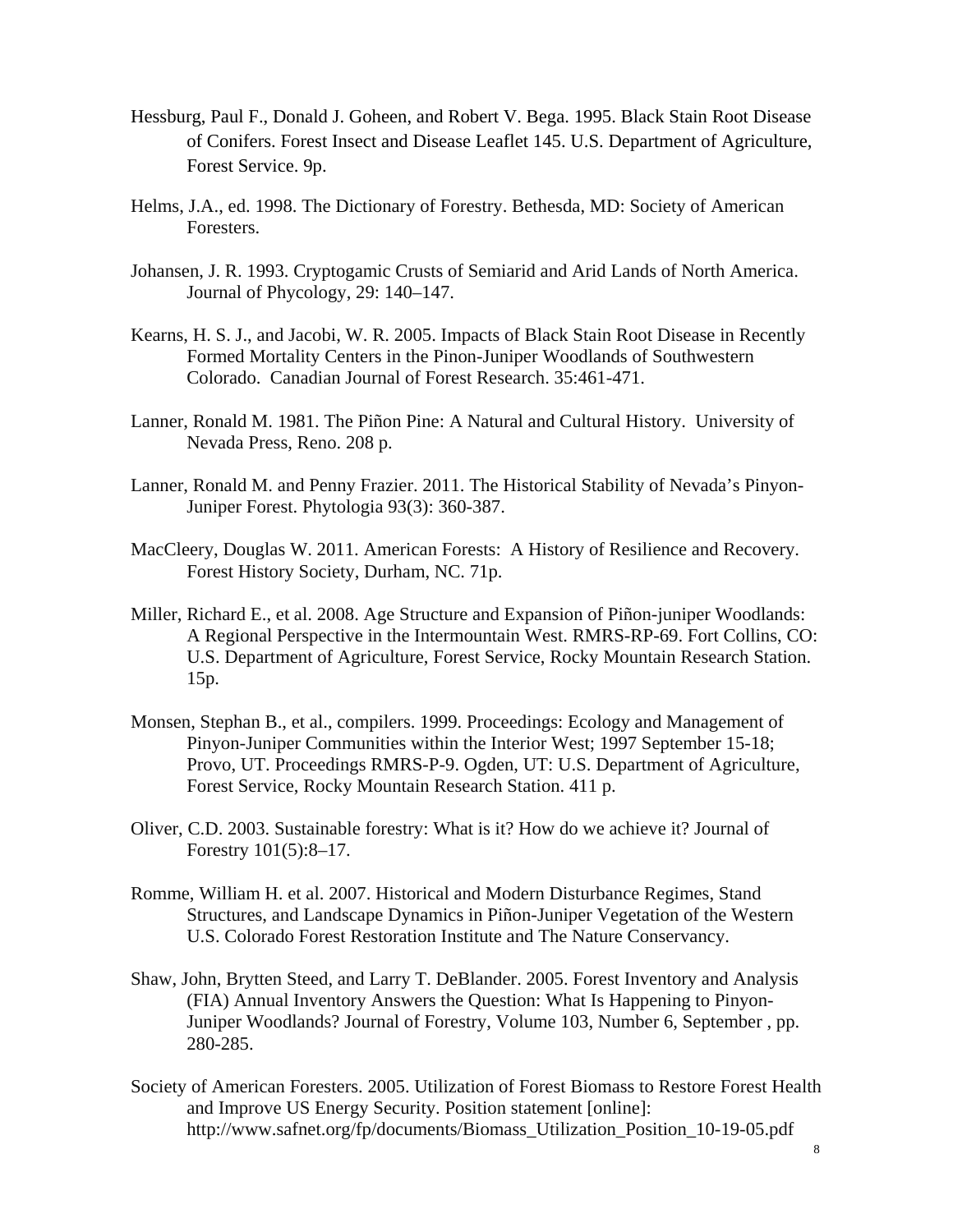- Society of American Foresters. 2005. Utilization of Forest Biomass for Energy. Position statement [online]: http://www.safnet.org/documents/Utilization\_Forest\_Biomass.pdf
- Society of American Foresters. 2008. Biodiversity. Position statement [online]: http://www.safnet.org/fp/documents/biodiversity\_expires11-14-2013.pdf
- Society of American Foresters. 2008. Forest Management and Climate Change. Position statement [online]: http://www.safnet.org/fp/documents/climate\_change\_expires12- 8-2013.pdf
- Society of American Foresters. 2011. The Forest Inventory and Analysis Program. Position statement [online]: http://www.eforester.org/fp/documents/Forest\_Inventory\_Analysis.pdf
- Tausch, R. J., et.al. 2009. Piñon and Juniper Field Guide: Asking the Right Questions to Select Appropriate Management Actions. Circular 1335, U.S. Department of the Interior, U.S. Geological Survey.
- Weisberg, Peter J., and John M. Bauer. 2006. Fire History and Stand Structure of a central Nevada Pinyon-Juniper Woodland, A Report to the Bureau of Land Management, Nevada State Office. UNR-BLM Cooperative Agreement: FAA010017 through the Great Basin Cooperative Ecosystems Study Unit (CESU).

# About the Society

The Society of American Foresters, with over 15,000 members, is the national organization that represents all segments of the forestry profession in the United States. It includes public and private practitioners, researchers, administrators, educators, and forestry students. The Society was established in 1900 by Gifford Pinchot and six other pioneer foresters.

The mission of the Society of American Foresters is to advance the science, education, technology, and practice of forestry; to enhance the competency of its members; to establish professional excellence; and to use the knowledge, skills, and conservation ethic of the profession to ensure the continued health and use of forest ecosystems and the present and future availability of forest resources to benefit society.

The Society is the accreditation authority for professional forestry education in the United States. The Society publishes the Journal of Forestry; the quarterlies, Forest Science, Southern Journal of Applied Forestry, Northern Journal of Applied Forestry, and Western Journal of Applied Forestry; The Forestry Source, and the annual Proceedings of the Society of American Foresters national convention.

The Intermountain Society of American Foresters includes over 200 members in Nevada, Utah, southern Idaho, and southwest Wyoming.